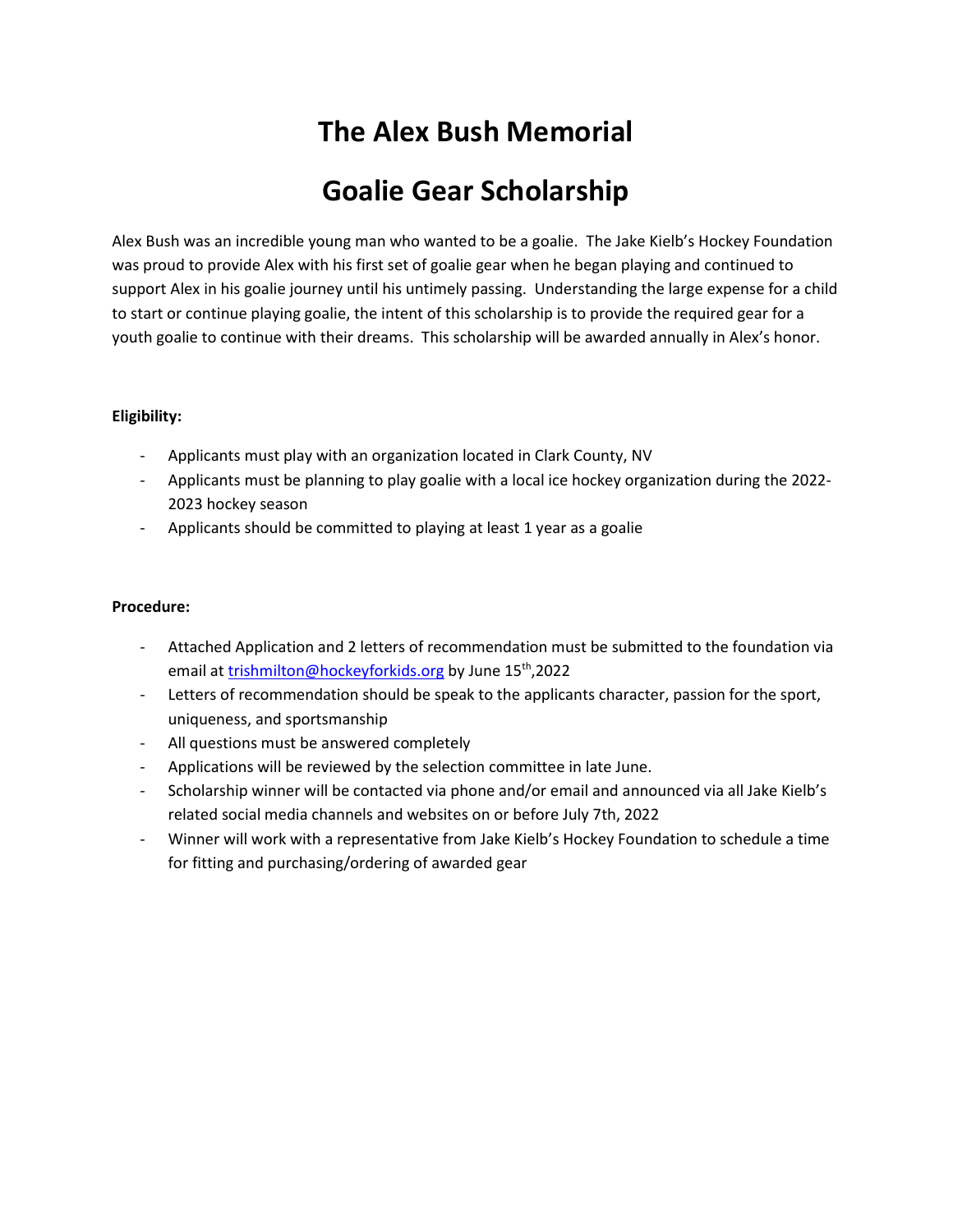# **Application**

| Goalie Date of Birth: __________________________                                                                                                                                                      |  |  |  |  |
|-------------------------------------------------------------------------------------------------------------------------------------------------------------------------------------------------------|--|--|--|--|
|                                                                                                                                                                                                       |  |  |  |  |
|                                                                                                                                                                                                       |  |  |  |  |
| Home Phone Number: _______________________________Cell Phone Number: _______________________________                                                                                                  |  |  |  |  |
| Email Address: North American State Communications of the Communication of the Communication of the Communication                                                                                     |  |  |  |  |
|                                                                                                                                                                                                       |  |  |  |  |
| Have you completed Learn to Play or any other introduction to playing hockey program? __________                                                                                                      |  |  |  |  |
| What gear are you applying for? (Check all items currently needed)                                                                                                                                    |  |  |  |  |
| Full Set (includes helmet, leg pads, catcher, blocker stick and skates)<br>O<br><b>Helmet Only</b><br>O<br>Goalie Leg Pads<br>O<br><b>Goalie Catcher and Blocker</b><br>O<br><b>Goalie Stick</b><br>O |  |  |  |  |
| Goalie Skates<br>O<br><b>Goalie Shorts</b><br>O<br><b>Goalie Chest Protector</b><br>O<br><b>Goalie Pants</b><br>O                                                                                     |  |  |  |  |
| <b>Goalie Knee Guards</b><br>0<br><b>Goalie Neck Guard</b><br>O                                                                                                                                       |  |  |  |  |
| When and how did you become a goaltender?                                                                                                                                                             |  |  |  |  |
| What do you love most about playing goalie?                                                                                                                                                           |  |  |  |  |

\_\_\_\_\_\_\_\_\_\_\_\_\_\_\_\_\_\_\_\_\_\_\_\_\_\_\_\_\_\_\_\_\_\_\_\_\_\_\_\_\_\_\_\_\_\_\_\_\_\_\_\_\_\_\_\_\_\_\_\_\_\_\_\_\_\_\_\_\_\_\_\_\_\_\_\_\_\_\_\_\_\_\_\_\_ \_\_\_\_\_\_\_\_\_\_\_\_\_\_\_\_\_\_\_\_\_\_\_\_\_\_\_\_\_\_\_\_\_\_\_\_\_\_\_\_\_\_\_\_\_\_\_\_\_\_\_\_\_\_\_\_\_\_\_\_\_\_\_\_\_\_\_\_\_\_\_\_\_\_\_\_\_\_\_\_\_\_\_\_\_

Why are you applying for this scholarship?